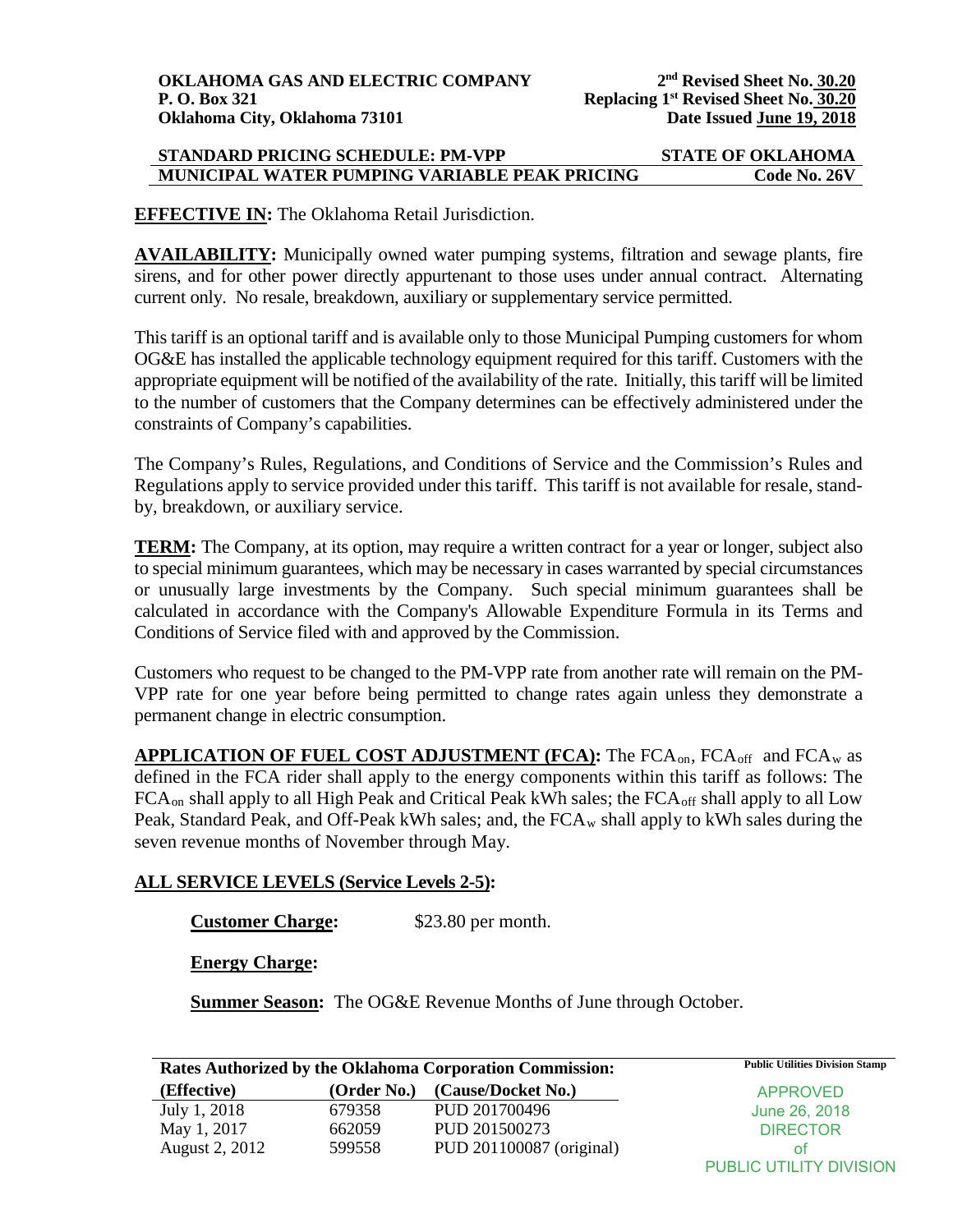| STANDARD PRICING SCHEDULE: PM-VPP             | <b>STATE OF OKLAHOMA</b> |
|-----------------------------------------------|--------------------------|
| MUNICIPAL WATER PUMPING VARIABLE PEAK PRICING | Code No. 26V             |

**On-Peak Hours:** The Day-Ahead Prices for Variable Peak Pricing (DAP<sub>VPP</sub>) as determined based on the average of the Day-Ahead Prices excluding the energy portion of the marginal supply cost for On-Peak Hours (DAP<sub>OPH</sub>) and communicated to the customer by 5:00PM on the day prior to the applicable day. On-Peak Hours are from June 1 through September 30, beginning each day at 2:00 PM and ending at 7:00 PM, local time, excluding Saturdays, Sundays, Independence Day (as observed) and Labor Day.

**Off-Peak Hours:** 3.21¢ per kWh per month. All hours not defined as On-Peak Hours.

**Winter Season:** The OG&E Revenue Months of November through May.

All kWh per month:  $2.05¢$  per kWh.

**DETERMINATION OF ON-PEAK HOURS PRICE:** By 5:00 PM on the day prior to each day containing on-peak hours, the Company will issue a price notification to customers containing the prices effective during the next day's on-peak period. Receipt of the price notification is the customer's responsibility. The price will be determined based on the Company's day-ahead price calculations as set forth in the DAP Tariff excluding the energy portion of the marginal supply cost.

If DAP<sub>OPH-SL5</sub>  $\leq$  1.1¢/kWh Then  $DAP_{VPP} = 3.21 \frac{\epsilon}{kWh}$  (The Low Peak kWh Price)

If DAP<sub>OPH-SL5</sub> > 1.1  $\varphi$ /kWh and DAP<sub>OPH-SL5</sub>  $\leq$  3.1 ¢/kWh Then  $DAP_{VPP} = 8.00 \times /kWh$  (The Standard Peak kWh Price)

If DAP<sub>OPH-SL5</sub>  $> 3.1$ ¢/kWh and DAP<sub>OPH-SL5</sub>  $\leq$  17.0 ¢/kWh Then  $DAP_{VPP} = 22.30 \frac{\epsilon}{kWh}$  (The High Peak kWh Price)

If DAP<sub>OPH-SL5</sub>  $> 17.0$  ¢/kWh Then  $DAP_{VPP} = 43.00 \frac{\cancel{\ }c}{kWh}$  (The Critical Peak kWh Price)

The DAP price ranges (or bands) shown above for the low, standard, high, and critical on-peak energy charges will be reviewed by the Company annually. If the DAP price bands change, the Company will submit the changes to the Commission staff for review prior to implementation beginning with the June revenue month. The expectation is that there would be 10 Low price days, 30 Standard price days, 36 High price days, and 10 Critical price days in a typical year.

| Rates Authorized by the Oklahoma Corporation Commission: |             |                          | <b>Public Utilities Division Stamp</b> |
|----------------------------------------------------------|-------------|--------------------------|----------------------------------------|
| (Effective)                                              | (Order No.) | (Cause/Docket No.)       | <b>APPROVED</b>                        |
| July 1, 2018                                             | 679358      | PUD 201700496            | June 26, 2018                          |
| May 1, 2017                                              | 662059      | PUD 201500273            | <b>DIRECTOR</b>                        |
| August 2, 2012                                           | 599558      | PUD 201100087 (original) | ΟŤ                                     |
|                                                          |             |                          | PUBLIC UTILITY DIVISION                |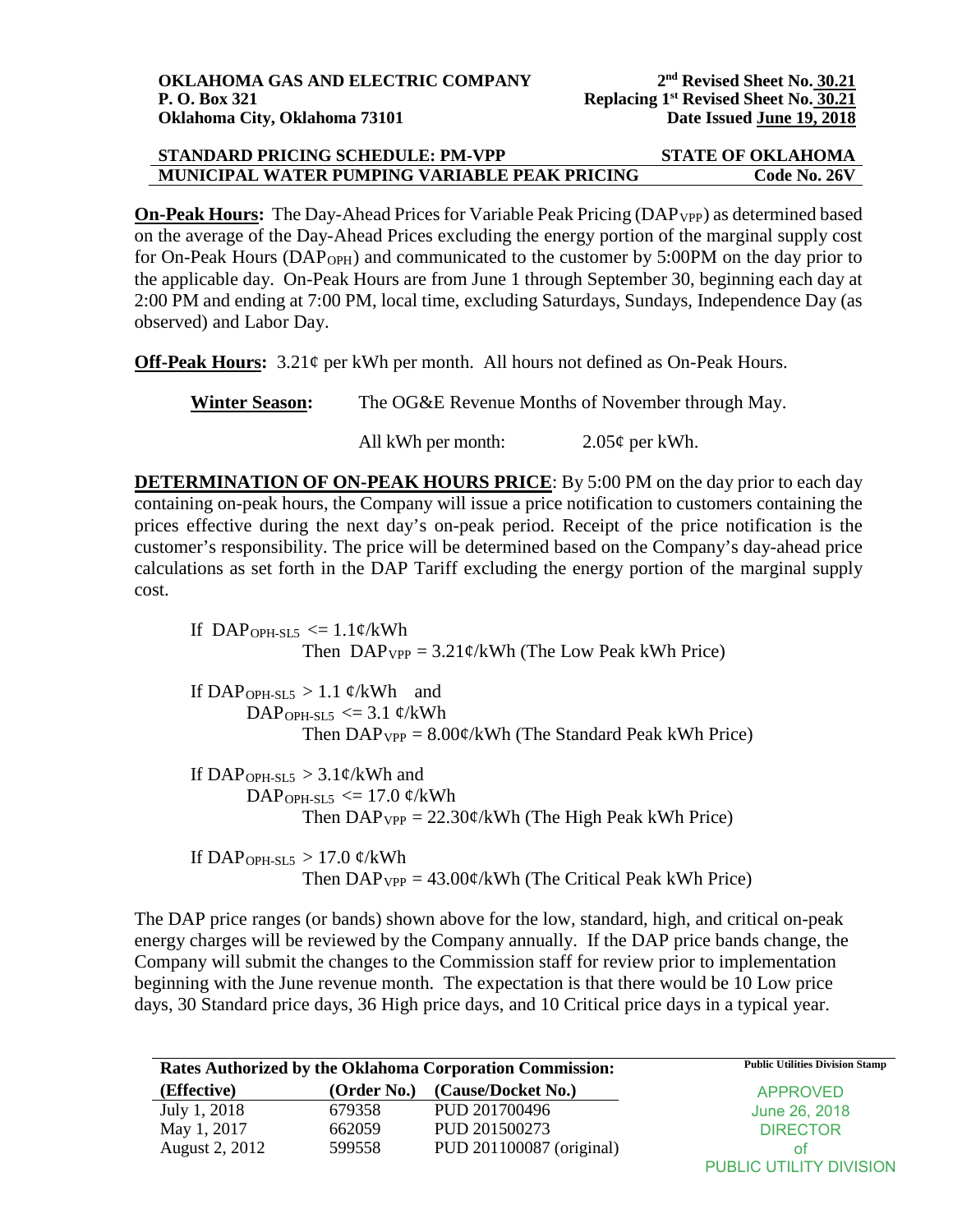| STANDARD PRICING SCHEDULE: PM-VPP             | <b>STATE OF OKLAHOMA</b> |
|-----------------------------------------------|--------------------------|
| MUNICIPAL WATER PUMPING VARIABLE PEAK PRICING | Code No. 26V             |

**CRITICAL PEAK PRICE OVER-CALL PROVISION:** The Company may, with at least two hours notice, designate a critical peak period, at any time during the year, for a period lasting not less than 2 hours and not more than 8 hours. The maximum number of hours during any calendar year that can be designated by the Company as critical peak period hours is 80. The price during the critical peak period will be the critical peak period price for all kWh consumed during the designated period. Communication of the over-call price will be provided by OG&E.

**BEST BILL PROVISION:** At the end of the initial subscription term the customer's PM-VPP billing will be compared to their previous tariff billing using actual usage for the entire period. If the amount billed is higher than what the customer would have been billed under their previous tariff the customer will receive a credit on their bill equal to the difference. The Best Bill Provision will only be applied after the first full year of subscription to the tariff and will not be available in ensuring years.

**SERVICE LEVELS:** For purposes of this rate, the following shall apply:

**Service Level 2:** Shall mean service at any nominal standard voltage of the Company between 2 kV and 50 kV, both inclusive, where service is rendered through a Company Substation, which has a transmission voltage source, and the point of delivery is at the load side of the substation or from a circuit dedicated to the customer.

**Service Level 3:** Shall mean service at any nominal standard voltage of the Company between 2 kV and 50 kV, both inclusive, by a direct tap to the Company's prevailing distribution source from a circuit not dedicated to the customer.

**Service Level 4:** Shall mean service at any nominal standard voltage of the Company between 2 kV and 50 kV, both inclusive, where service is rendered through transformation from a Company prevailing distribution voltage source (2 kV to 50 kV) to a lower distribution voltage with metering at distribution voltage.

**Service Level 5:** Shall mean service at any nominal standard voltage of the Company less than 2,000 volts with metering at less than 2,000 volts.

## **Metering Adjustment:**

If the Company chooses to install its metering equipment on the load side of the customer's transformers, the kWh billed shall be increased by the amount of the transformer losses calculated as follows:

| Rates Authorized by the Oklahoma Corporation Commission: |             |                          | <b>Public Utilities Division Stamp</b> |
|----------------------------------------------------------|-------------|--------------------------|----------------------------------------|
| (Effective)                                              | (Order No.) | (Cause/Docket No.)       | <b>APPROVED</b>                        |
| July 1, 2018                                             | 679358      | PUD 201700496            | June 26, 2018                          |
| May 1, 2017                                              | 662059      | PUD 201500273            | <b>DIRECTOR</b>                        |
| August 2, 2012                                           | 599558      | PUD 201100087 (original) | ΩŤ                                     |
|                                                          |             |                          | PUBLIC UTILITY DIVISION                |